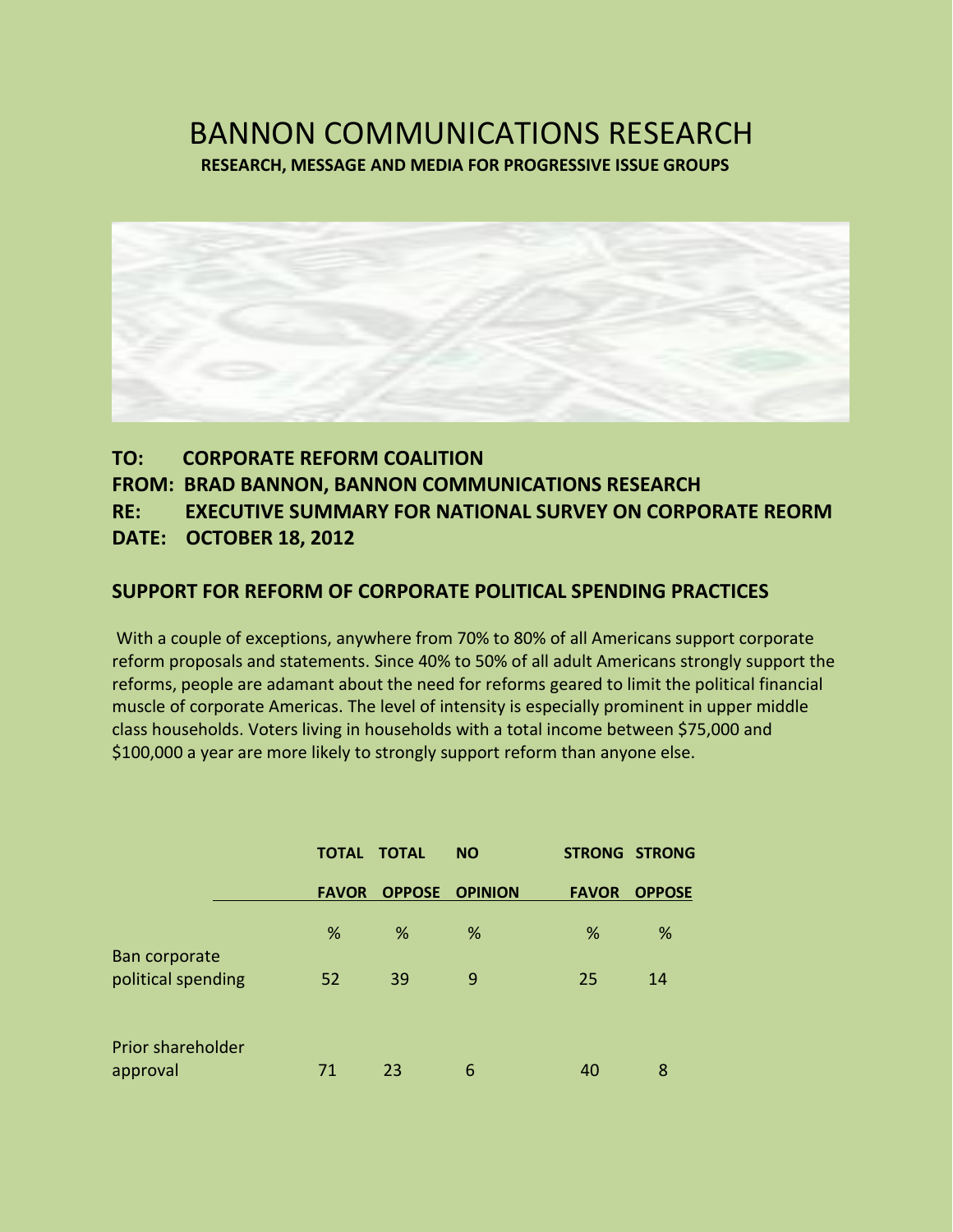|                                                | <b>TOTAL</b> | <b>TOTAL</b>  | <b>NO</b>      |              | <b>STRONG STRONG</b> |
|------------------------------------------------|--------------|---------------|----------------|--------------|----------------------|
|                                                | <b>FAVOR</b> | <b>OPPOSE</b> | <b>OPINION</b> | <b>FAVOR</b> | <b>OPPOSE</b>        |
| ID for corporate                               |              |               |                |              |                      |
| political ads                                  | 73           | 21            | 6              | 45           | 8                    |
| Public disclosure                              |              |               |                |              |                      |
| of spending                                    | 76           | 18            | 6              | 45           | 7                    |
| Public funding w/a<br>ban on big contributions | 74           | 18            | 8              | 38           | 8                    |
|                                                |              |               |                |              |                      |

There is something that Americans of all political persuasions can agree on. It's reform of the system that allows corporations to spend unlimited amounts of money without immediate disclosure and without shareholder approval. Generally there is bipartisan support for reform of the system of corporate campaign spending. There are just as many Republicans as Democrats who support reform. Support also cuts across ideological lines with conservatives almost as supportive as liberals of many of the reforms.

#### **PRIOR SHAREHOLDER APPROVAL**

|                    |              | <b>TOTAL TOTAL</b><br><b>NO</b> |                | <b>STRONG STRONG</b> |               |
|--------------------|--------------|---------------------------------|----------------|----------------------|---------------|
|                    | <b>FAVOR</b> | <b>OPPOSE</b>                   | <b>OPINION</b> | <b>FAVOR</b>         | <b>OPPOSE</b> |
|                    | %            | %                               | %              | %                    | %             |
| <b>Democrats</b>   | 73           | 22                              | 5              | 41                   | 6             |
| Independents       | 73           | 23                              | $\overline{4}$ | 41                   | 8             |
| <b>Republicans</b> | 71           | 24                              | 5              | 39                   | 11            |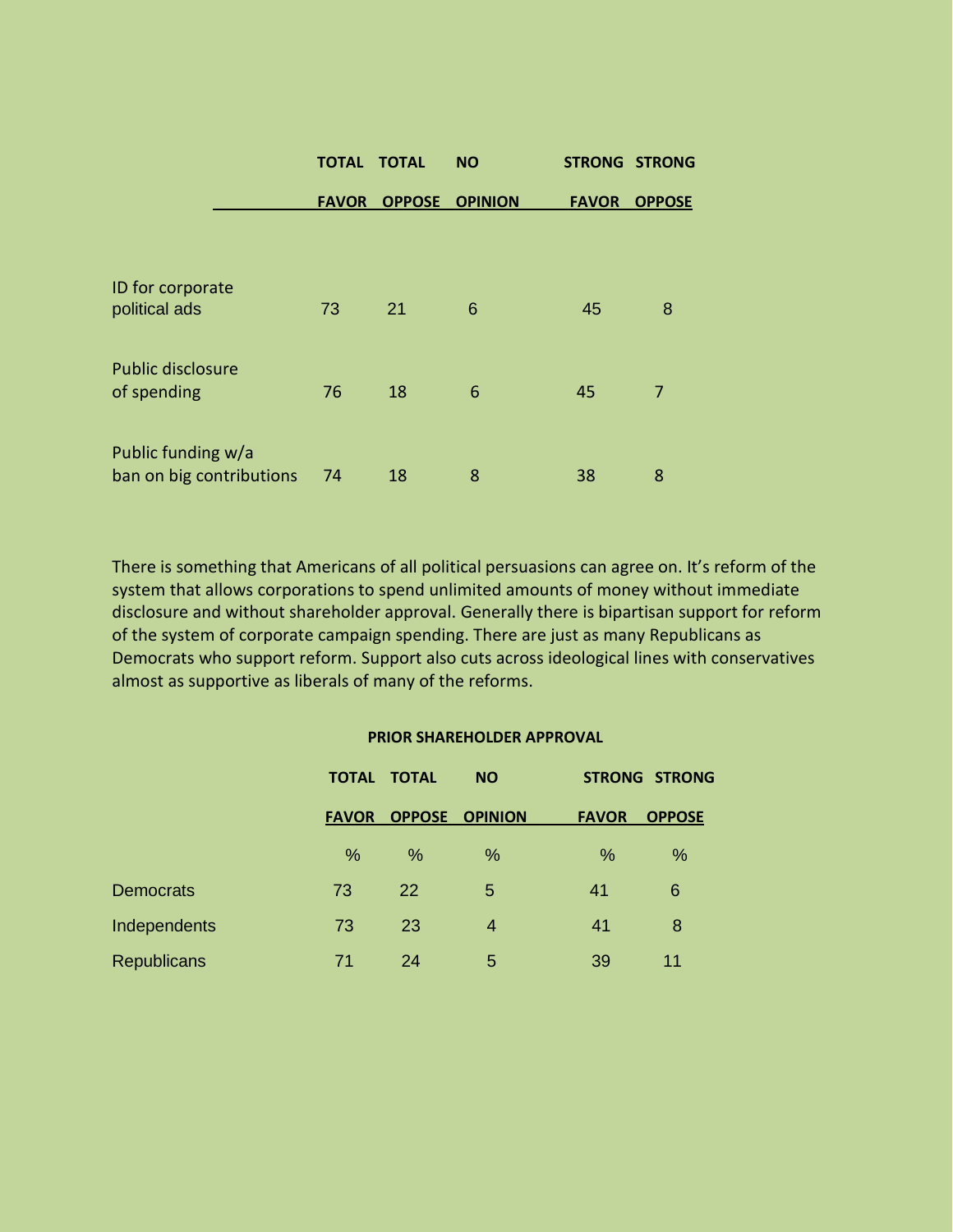#### **PRIOR SHAREHOLDER APPROVAL**

|                  |              | <b>TOTAL TOTAL</b><br><b>NO</b> |                       | <b>STRONG STRONG</b> |               |
|------------------|--------------|---------------------------------|-----------------------|----------------------|---------------|
|                  | <b>FAVOR</b> |                                 | <b>OPPOSE OPINION</b> | <b>FAVOR</b>         | <b>OPPOSE</b> |
|                  | %            | %                               | %                     | %                    | %             |
| Liberals         | 77           | 18                              | 5                     | 41                   | 6             |
| <b>Moderates</b> | 74           | <b>22</b>                       | $\overline{4}$        | 41                   | 6             |
| Conservatives    | 66           | 27                              | $\overline{7}$        | 37                   | 12            |

#### **ARGUMENTS FOR REFORM IN CORPORATE POLITICAL SPENDING PRACTICES**

Concern about the morality of corporate political spending is responsible for the hostility towards the status quo. At the top end, nine of every ten (89%) adult Americans believe there's way too much corporate money in politics. There's not much downside to the negative attitudes about corporate spending, either. Two out of every three (66%) people accept the very strong statement that money is the root of all money in politics. Half of the adult population actually strongly agrees with the criticism about the amount of corporate money in politics.

|                       |    | <b>TOTAL TOTAL</b>    | <b>NO</b>      |              | <b>STRONG STRONG</b> |
|-----------------------|----|-----------------------|----------------|--------------|----------------------|
|                       |    | <b>AGREE DISAGREE</b> | <b>OPINION</b> | <b>AGREE</b> | <b>DISAGREE</b>      |
|                       | %  | $\%$                  | %              | %            | %                    |
| Too much corporate    |    |                       |                |              |                      |
| money in politics.    | 89 | 10                    | 1              | 52           | 2                    |
|                       |    |                       |                |              |                      |
| Money is the root of  |    |                       |                |              |                      |
| all evil in politics. | 66 | 29                    | 4              | 35           | 4                    |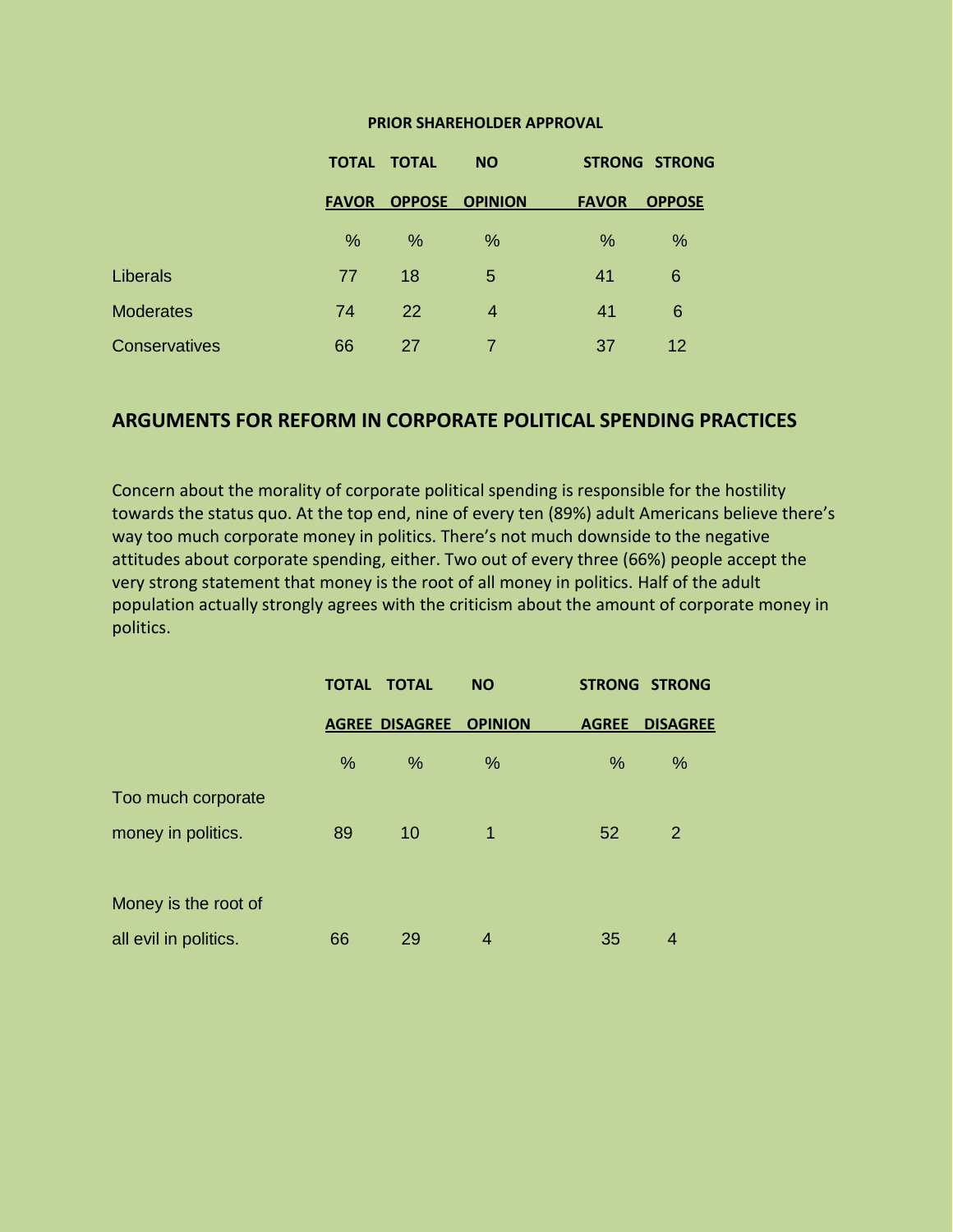|                           | <b>TOTAL</b> | <b>TOTAL</b>          | <b>NO</b>      | <b>STRONG</b> | <b>STRONG</b>   |
|---------------------------|--------------|-----------------------|----------------|---------------|-----------------|
|                           |              | <b>AGREE DISAGREE</b> | <b>OPINION</b> | <b>AGREE</b>  | <b>DISAGREE</b> |
|                           | $\%$         | %                     | %              | %             | %               |
| <b>Corporate Money</b>    |              |                       |                |               |                 |
| drowns out the voices     |              |                       |                |               |                 |
| of ordinary people        | 84           | 14                    | $\overline{2}$ | 48            | 3               |
| <b>Corporate spending</b> |              |                       |                |               |                 |
| blocks consumer           |              |                       |                |               |                 |
| protection laws           | 75           | 20                    | 5              | 34            | 5               |
| Corporate spending        |              |                       |                |               |                 |
| has made Congress         |              |                       |                |               |                 |
| even more corrupt         | 84           | 12                    | $\overline{4}$ | 46            | 3               |
| CEOs have too much        |              |                       |                |               |                 |
| political power           | 84           | 13                    | 3              | 42            | 3               |
| Secret money is           |              |                       |                |               |                 |
| bad for democracy         | 81           | 13                    | 6              | 42            | $\overline{2}$  |

## **METHDOLOGY**

Bannon Communications Research interviewed a randomly and scientifically selected group of 804 Americans who are 18 and over. The sample is based on demographic data from the U.S. Census Bureau to reflect age, area and gender distributions in the 2010 count. The margin of error for the entire national sample is plus or minus 3.8%. BCR conducted the interviewing on Monday, October 8, Tuesday, October 9 and Wednesday, October 10, 2012.